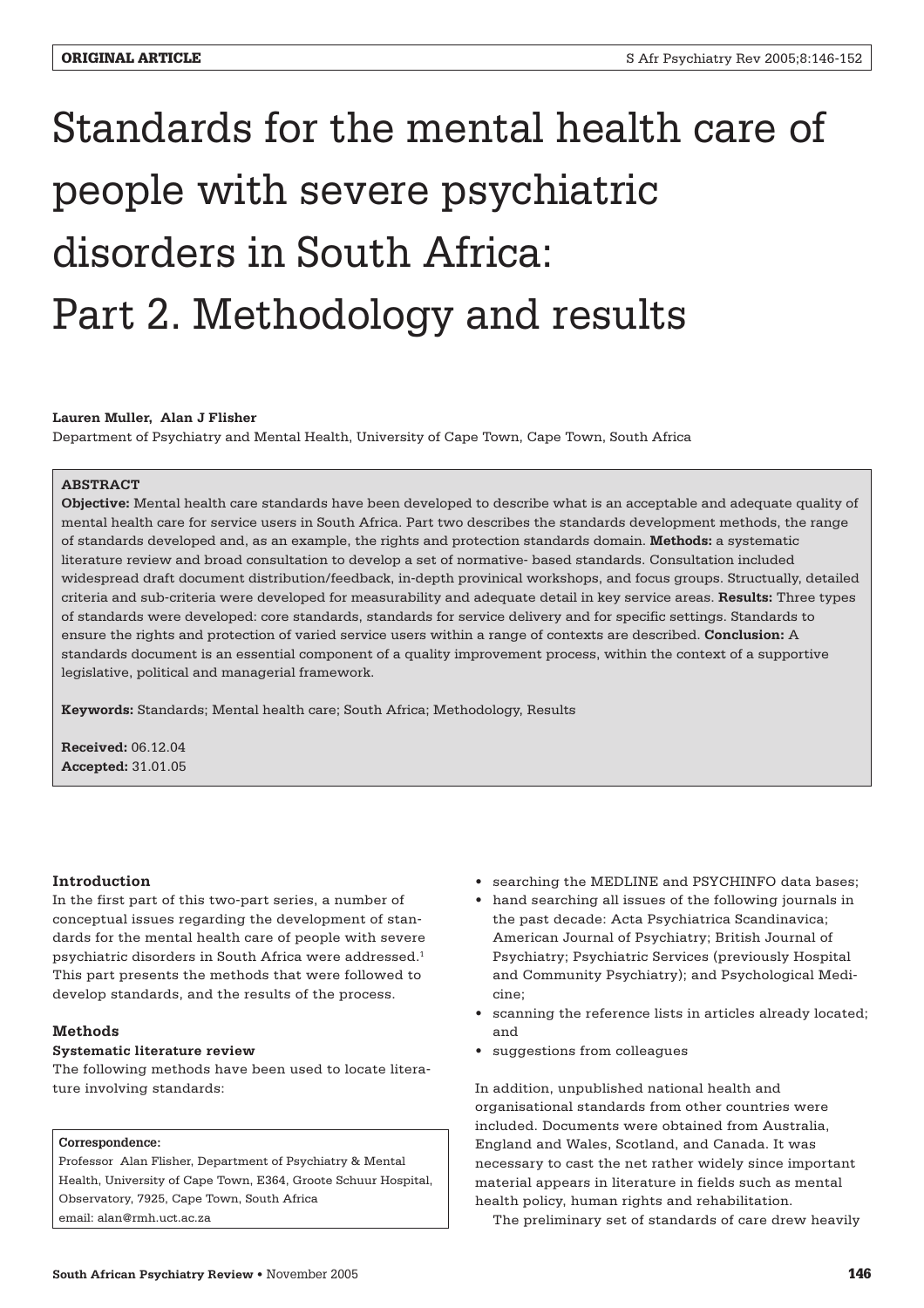on this international literature and the clinical experience of the research team.

# **Consultation with provincial mental health managers**

The preliminary set of standards was mailed to the mental health managers in each province who were requested to discuss the document with other key provincial role players. Each province was visited with a view to intensive discussions, to ensure that the proposed set of standards is acceptable to managers in each province.

# **Consultation with other experts and stakeholders**

The preliminary set of standards was circulated (by email and snail-mail) to a wide range of individuals and organisations, with a request that they discuss the document within their organisations (where appropriate) and inform the research team of any recommendations or opinions. Over two hundred documents were distributed in this way. Consultation has been as broad as possible, within the constraints of the project's time and resources. The following people and organisations were approached: professional academic departments (e.g. occupational therapy, psychiatry, nursing and social work); professional organisations, statutory bodies, and trade unions; relevant service organisations, agencies and NGOs (e.g. Cape Mental Health Society); health and mental health advocacy groups (e.g. Health and Human Rights Project); gender and human rights groups/ commissions; consumer groups (the project has a page on the only consumer website in South Africa); and key experts or organisations in specific areas, e.g. health systems research, anthropology, law, and religion.

A broad group of professional's knowledge and skills were brought to bear upon the development of the standards document. This has occured both in term of the research team's professional compliment, but also in terms of groups and individuals who participated through post based document distribution, local task groups and provincial meetings. This breadth is appropriate not only in terms of the full range of clinical disciplines, but also the multilayered nature of mental health aetiology and human experience.

## **Task groups**

Task groups were established to provide input in selected areas which required specific expertise or would benefit from more intensive examination. Each task group developed ideas for a specific section of the preliminary set of standards. Eight groups were established and were facilitated by members of the Department of Psychiatry and Mental Health at the University of Cape Town.

Each group had between eight and fifteen members of diverse professional backgrounds. One meeting of about ninety minutes was held. The recommendations and conclusions developed in the meetings were incorporated into the final proposed document. In addition, some task group members were requested to comment on the later draft of the document (e.g. rights development) The

Provinces at the provincial workshops were also encouraged to select key areas not covered during the visits, and hold local task groups to address these. These results were then posted or faxed later to the team. Two task groups were also run in Gauteng by the Centre for Health Policy staff covering Psycho-social rehabilitation and Medication management. Finally, staff at the Red Cross Children's Hospital's, Child and Family Unit also attended a meeting to give feedback on aspects of the Draft applicable to child and adolescent mental health care.

# **Formulation of proposed standards**

A final set of proposed standards was produced taking all the above aspects into account including the data from the above sources, namely the literature review, including standards developed in other countries; opinions of provincial mental health managers and providers; consultations with other key stakeholders; and the deliberations of the task groups.

A first draft of a standards document was prepared by the authors, based on their clinical experience and the literature review (including unpublished national health and organisational standards from other countries). This first draft formed the basis of the subsequent consultation process. Once consensus hasd been reached within the research team about a proposed change to the document, the change was immediately incorporated in the document. The revised version then formed the basis of the remaining consultation process. Thus, the document was continually modified in an iterative manner until the final version, which was submitted to the Department of Health in accordance with the tender requirements.

# **Results**

## **Sources for the development of the proposed standards**

The first draft of the standards document was shaped primarily by the Australian National Standards for Mental Health Services.2 These standards guided the initial structure of and concepts in the document, including most of the basic standard domains, e.g. rights, safety, consumer and carer participation, privacy and confidentiality and cultural awareness. Our project was influenced by the strong progressive emphasis within the Australian standards document,<sup>2</sup> such as partnerships and collaboration with patients/users, caregivers and the community.

The Australian standards document was developed between October 1995 and October 1996. $^{\rm 2}$  They emerged out of a broad initiative started in 1992 to develop a National Mental Health Policy, and the final standards emerged out of clear policy guidelines, service model development and consultation.3 The Australian standards address a vertical mental health service, and although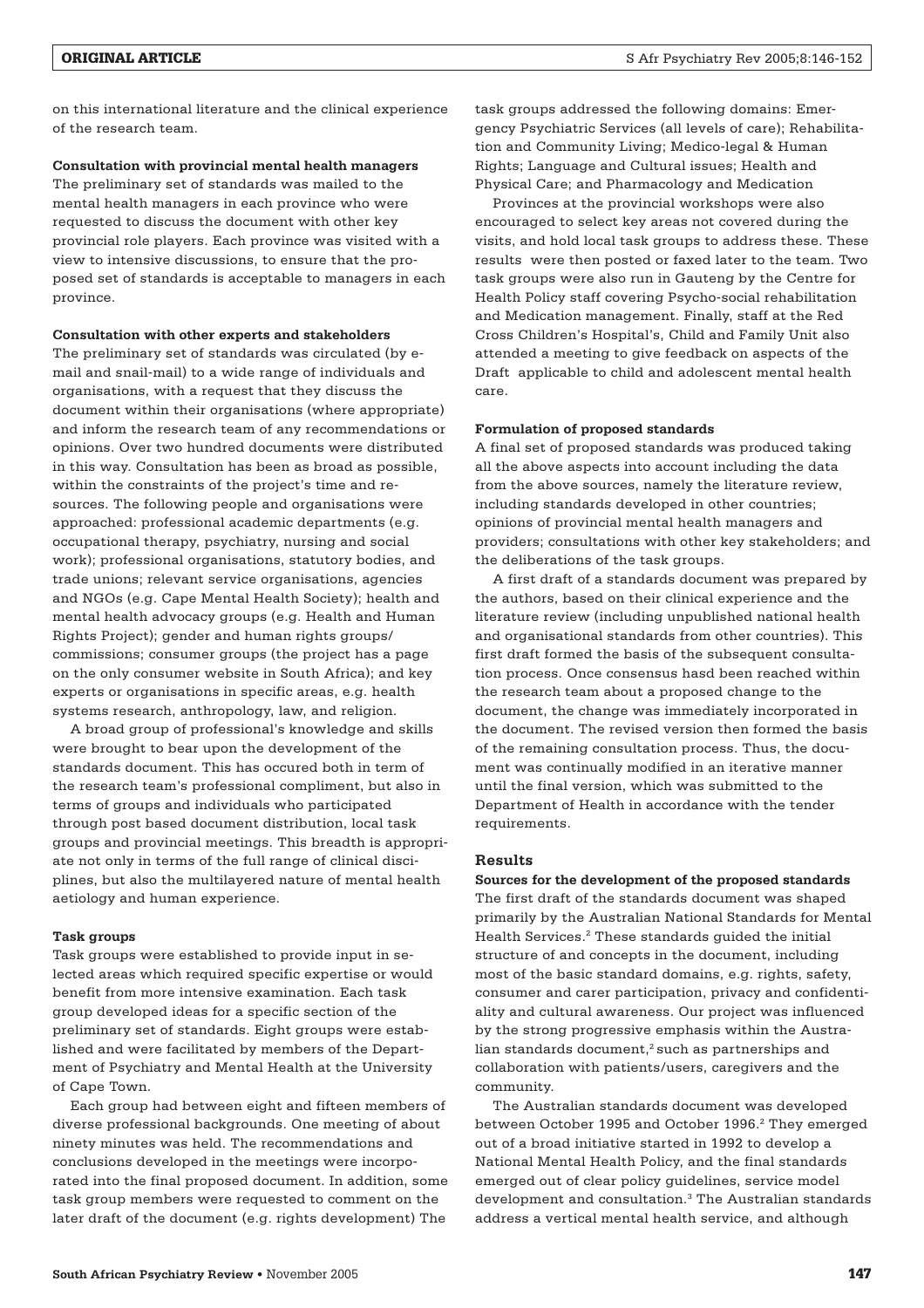they stress continuity of care and integration with specific standards, they do not appear to operate within the same model of primary health service integration as South Africa.

Other standards guiding the process were the Kings Fund Organisational Audit<sup>4</sup>, the document produced by the World Health Organisation entitled "Quality Assurance in Mental Health Care: Check List & Glossaries, Vol 1"<sup>5</sup>, and the only local version located, by Uys et al.<sup>6</sup>

The structure of the proposed standards has also been based upon suggestions from the World Health Organisation.7 This includes the use of three levels of standards: key issues and principles in national and local mental health policy; specific mental health programmes and settings (e.g. impatient facilities); and specific interventions (e.g. psycho-pharmacotherapy) or the management of specific disorders (e.g. schizophrenia).

# **The structure of the standards**

The standards presented here have been divided into three sections: Core Standards; Standards for Service Delivery; and Standards for Specific Service settings. Core standards cover those ethical and general policy related aspects, which guide and underpin services at all levels of care. Service Delivery and Specific Setting standards focus upon specific service practices and the sites in which they occur. Table I provides the domains for the proposed standards.

**TABLE I: Domains of standards for the care of people with severe psychiatric disorders in South Africa**

## Core Standards

- Rights and legal protection
- Safety and Risk management
- Access
- Privacy and confidentiality
- Personal interaction and communication
- Treatment and support environments
- Patient and caregiver participation
- Community participation and development
- Community living
- Mental health promotion and prevention
- Language, culture and context
- Resource management and affordability
- Service development
- Documentation
- Provider training and support

Standards for service delivery

- Entry and admission
- Emergency care
- Screening, assessment and review
- Treatment, care and therapies
- Medication and other technologies
- Psycho-social therapies rehabilitation
- Discharge and re-admission

# Standards for specific settings

- Hospital Care
- Primary Health Care
- Supported accommodation and group homes

*The standards, criteria and sub-criteria* As mentioned in Part 1 of this series<sup>1</sup>, standards are qualitative statements, which describe acceptable and adequate service performance or provision. They outline the essential aspects of care for the treatment and rehabilitation of people with SPC's.

For each standard, there are a number of more detailed criteria. Criteria describe and explain what needs to occur, or be in place, to reach that standard. The criteria provide greater detail in particular areas where there is little clear policy or guidelines (e.g. language interpreting), or in areas where there is a need to emphasise specific neglected aspects of care, (e.g. user's rights and physical environments). The criteria here have been developed so as to describe the general principle and domain of evaluation or care. The criteria in this project have accompanying sub-criteria.

The sub-criteria function in a number of ways. They can: elaborate on frequently overlooked or neglected aspects of care that need to be addressed; elaborate on mechanisms or processes which may need to be in place in order to achieve a criterion - in this sense they may describe steps to achieve a standard; and describe aspects of care which may be a target of higher level of care. Sub-criteria provide additional detail to the proposed standards which hope to address the range of contexts and processes which need to be addressed in order to develop quality of care. Sub-criteria provide a resource for the development of more local, context specific standards documents (e.g. at provincial or institutional level), or may be used for teaching purposes.

The full set of standards, with their criteria and subcriteria, are available from the Department of Health. By way of example, the standards, criteria and sub-criteria for the domain of rights and protection are presented in Appendix 1. The standards, substandards and criteria for the reaming domains will appear as a supplement to a subsequent edition of *"South African Psychiatry Review."*

# **Discussion**

The standards, criteria and sub-criteria produced in this study are normatively derived, that is, they have been recommended based on the judgement and experience of a group of people guided by international and local literature. They are not strictly empirical, in that they did not emerge out of mental health service research conducted in South African mental health services. Although empirical research has guided service models underlying the standards, criteria and sub-criteria, the study has rather emphasised broad-ranging stakeholder consultation in their development. This is in keeping with the Batho Pele<sup>8</sup> principles of consultation for standards developments. They reflect the perspectives of mental health workers and academics, consumers, caregivers and welfare and other agencies or NGO's.

It is necessary to emphasise that the standards, criteria and sub-criteria developed for this tender are applicable only to services for people with severe psychiatric disorders. Clearly, they are generally applicable to services for people with psychiatric disorders of a less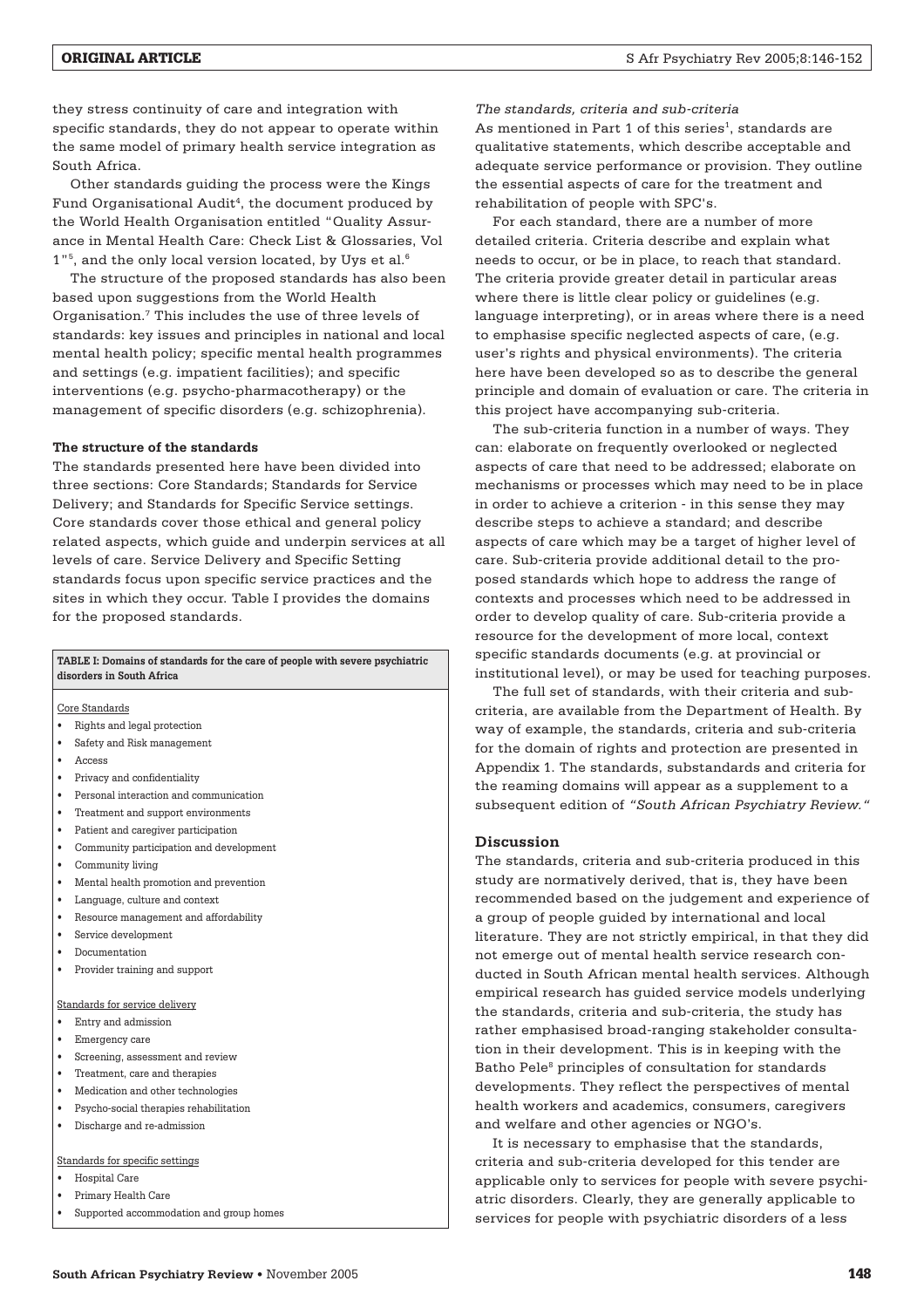severe nature, but they were not developed with the full range of services in mind. A separate set of standards has been developed for substance dependence in-patient centres.9 The standards, criteria and sub-criteria were developed for public mental health services in South Africa, as this is the sector for which the Department of Health is responsible. There is no reason to think that they would not be applicable to services provided in the private sector, although additional standards might be necessary for the private sector to address financial and contractual issues.

# **Conclusion**

It is beyond the scope of this paper to describe the process of standards implementation. The WHO has developed a set of guidelines to inform quality improvement for mental health services.<sup>10</sup> The quidelines are organised in the form of seven cyclical steps: align policy for quality improvement; design a standards document; establish accreditation procedures; monitor the mental health service by using the quality mechanisms; integrete quality improvement into the ongoing management and delivery of services; consider systematic reform for the improvement of services; and review the quality mechanisms. A standards document cannot therefore stand alone, but is an essential component of a quality improvement process. Such a process must however be supported by clear legislative and policy guidelines, practical quality assurance tools, and a clear political and managerial commitment to improve the quality of care for all people with severe psychiatric disorders.

# **Acknowledgement**

We would like to thank all of those who participated in the original norms and standards research and development process. The intellectual and pratical input of the following individuals has been essential: Crick Lund, Nolly Tongo and Brian Robertson (Deparmtent of Psychiatry, University of Cape Town), the Liz Dartnell, Kim Porteus and Tennyson Lee (Centre for Health Policy, Witwatersand University) and Melyven Freeman and Edith Madela-Mntla (Directorate: Mental Health and

Substance Abuse, Department of Health).Our thanks and appreciation also to all those individuals, organisations and busy health providers and managers who participated in the standards consultation process. We hope that your valuable inputs, time and effort shall see fruit in the further development and implementation of these national norms and standards.

# **References**

- *1. Muller L, Flisher AJ. Standards for the mental health care of people with severe psychiatric disorders in South Africa: Part 1. Conceptual Issues. S Afr Psychiat Rev (in press).*
- *2. Australian Health Minister's Advisory Committee National Mental Health Working Group. National Standards for Mental Health Services. Canberra, Australia: Mental Health Branch, Department of Health and Family Services, 1996.*
- *3. Whiteford HA. Australia's national mental health policy. Hospital and Community Psychiatry 1993;44:963-966.*
- *4. The King's Fund. Standards and Criteria: Community, Mental Health and Learning Disabilities. London, The King's Fund, 1996.*
- *5. Bertolote J M ."Quality Assurance in Mental Health Care: Check List & Glossaries, Vol 1. 1994, Division of Mental Health, Geneva, World Health Organisation. http:/ whqlibdoc.who.int/hq/1994/who\_mnh\_mnd\_94.17.pdf*
- *6. Uys LR, Tandjekwayo L, Volkwyn L. Measuring the Quality of Public Psychiatric Care. Unpublished Document. Durban: Health Systems Trust, 1996.*
- *7. Bertolote J M. Quality assurance in mental health care. In Sartorius N (ed.) , Treatment of Mental Disorders: A Review of Effectiveness. Geneva, World Health Organisation and American Psychiatric Association, 1994:443-461.*
- *8. Department of Public Service and Administration, The White Paper on Transforming Public Service Delivery (Batho Pele White Paper). Notice 1458, Vol 338, Government Gazette, Republic of South Africa, 1997.*
- *9. Muller L, Fisher S, Myers B, McCarthy G, Lund C, Flisher AJ, Siegfried N. Norms and Standards for Substance Dependence Inpatient Centres in South Africa. Report to the United Nations Office on Drugs and Crime. Cape Town: Bridges, 2003.*
- *10. World Health Organiation. Quality Improvement for Mental Health. Geneva: World Health Organisation, 2003.*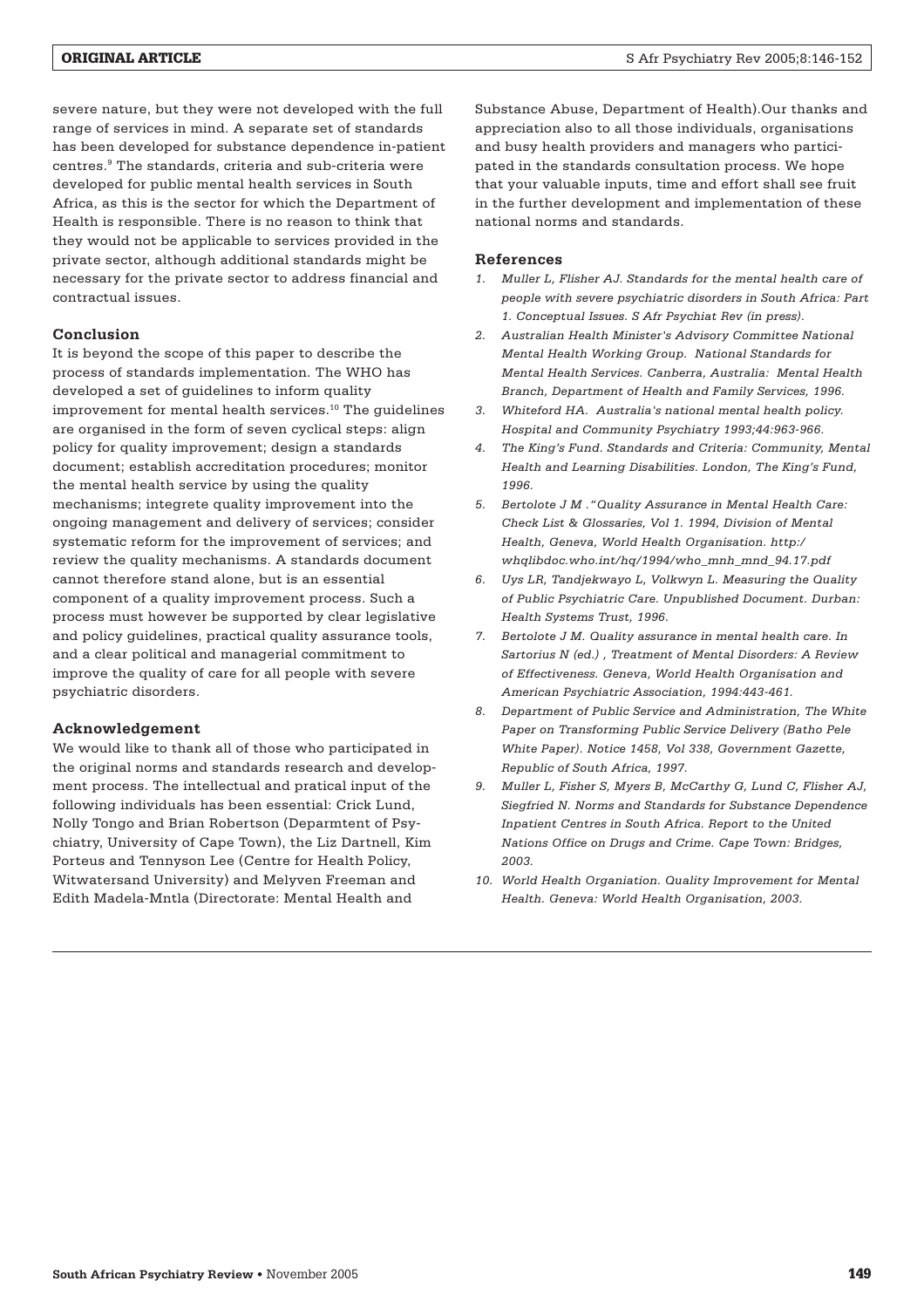# **Appendix 1: Standards in the domain of rights and protection**

*The rights and legal status of people affected by severe psychiatric conditions are upheld by the services within an ethos of care, equity and respect for human rights.*

#### **Guarantee of Human Rights**

The human rights of people affected by severe psychiatric conditions are guaranteed by the Constitution of South Africa in the Bill of Rights and Health Rights Charter.

1.1.1. Users and their caregivers are guaranteed equal rights, as specified in the Bill of Rights of the Constitution of the Republic of South Africa.1

## *These include the right to:*

- a) Health care services, including reproductive health, Clause 27 (1).
- b) Sufficient food and water, Clause 27 (1).
- c) Social security, including appropriate social assistance if unable to support themselves or their family, Clause 27 (1).
- d) The right to emergency treatment, Clause 27 (3).
- e) The development of legislature and other measures to achieve the progressive realisation of their rights, Clause 27 (2).

1.1.2. The services seek to ensure that there is no discrimination on the basis of race, class, gender, ethnicity, colour, age, location, social status, language, sexual orientation, diagnosis, clinical or forensic status in the quality of care offered.<sup>2</sup>

1.1.3. The fundamental rights of people with severe psychiatric conditions are identical to other citizens.

#### *This includes:*

- a) The right to dignified and humane treatment and care.
- b) The right to access to care, irrespective of users ability to pay.
- c) The rights to effective communication in a language and manner which users can understand.
- d) The right to reasonable expectations in terms of a range of services and the quality of care.
- e) The right to locally available community health-care providers.
- f) The right to exercise choice and guide treatment through informed consent.
- g) Freedom from discrimination in terms of inequitable access to treatment.
- h) The right to privacy and confidentiality.
- i) The right to appropriate treatment and medication.
- j) The right to protection from psychological and physical abuse.
- k) The right to adequate information about his/her clinical status, or the range and options of treatments and care available.
- l) The right to prompt care, especially in emergency situations.
- m) The right to safe treatment environments, and adequate water, sanitation and waste disposal.
- n) The rights to reproductive choice.
- o) The rights to protection from life-threatening diseases.
- p) The right to express opinion and make complaints which receive investigation.
- 1.1.4. Specific care is taken to ensure that users are not deprived of their basic constitutional rights.

#### *This includes:*

- a) The right not to be deprived of freedom arbitrarily or without just cause, Clause 12  $(1)$
- b) The right not to be treated or punished in a cruel, inhumane or degrading way, Clause 12 (1).
- c) The right not to be subject to forced labour, Clause 13, and fair labour practices Clause 23.
- d) The right to bodily and psychological integrity, Clause 12 (2).
- e) The right to freedom of religion, belief and opinion, Clause 15.
- f) The right to freedom of expression, Clause 16.
- g) The right to basic education, Clause 29.
- 1.1.5. The right to equality, and equal protection and benefit before the law, Clause 9 (1)
- 1.1.6. Limitations on user rights must be reasonable, and justifiable within an open and democratic society based on human dignity, equality and freedom, Clause 36 (1), Bill of Rights.

#### *This implies:*

a) Limitation of rights occurs under the strict auspices of the current Mental Health

#### Act.

- b) Limitation of rights occurs with clear, important purpose Clause 36 (1).
- c) Limitation of rights occurs with the least restrictive means to achieve the purpose, Clause 36 (1e.)
- d) There is a clear and demonstrable positive relationship between the limitation and the effect it is supposed to have, or the purpose espoused, Clause 36 (1)

#### **Historical Redress**

Service provision for people affected by severe psychiatric conditions must work to redress the imbalances and inequitable service delivery traditions of the past.

- 1.1.7. Historical Racial Inequtities: The services are committed to redress, and actively work to redress, past inequities and racism in the provision of services.
- a) The services seek to rectify imbalances within the services as a result of apartheid legislation and service development.
- b) The services are open to examining their role and possible complicity with apartheid discrimination and practices in the provision and use of mental health care.
- c) The services are proactive in exposing, and making amends for, past injustices and abuses, by the services upon users and their communities.
- d) There is parity across state / state subsidised facilities, especially with reference to historical lack of parity in terms of race and urban/rural access.
- 1.1.8. Racial distribution across facilities is monitored to ensure adequate integration and service equity.
- 1.1.9. Historical Neglect of Mental Health Services: The services seek to rectify the imbalances and neglect of mental health services within general health resources allocation.
- a) The services at all times seeks to ensure that the needs of people affected by severe psychiatric conditions in specific, and the mentally ill more generally, are given due priority.
- b) The services dedicate funds for the collection of valid South African epidemiological data on people affected by severe psychiatric conditions in specific, and the mentally ill more generally.

# **General Service Principles**

In order to ensure guaranteed rights are upheld, and historical imbalances are redressed, care is framed both within clear and practical service guidelines and principles, as well as user responsibilities.

1.1.10. In order to protect guaranteed user rights, care is framed within clear and practical guidelines and principles.

#### *This implies:*

- a) The services support the adequate allocation of funds and resources to the care of patients with severe psychiatric conditions, at all levels of care, in order to create the conditions for rights-based care.
- b) Services promote the greatest degree of appropriate empowerment and personal regnonsibility of users.
- c) The rights of potentially dangerous users are balanced against those of caregivers, the community, and providers, in a context of pragmatic user advocacy.
- d) Every effort is made to obtain user's voluntary admission within a context of partnership and a therapeutic relationship.
- e) Services ensure that informed consent is sought for all types of medical/ psychiatric procedures and testing proposed for users, including the testing for HIV infection. .
- f) Care occurs in the least restrictive environment possible.
- g) Admission and treatment is carried out in the user's best interests.
- h) The services are committed to work towards the safety and protection of users from abuse, violence and exploitation.
- i) The services address and provide for the physical and medical care of users.
- j) Adequate accessible independent mechanism are established and supported to monitor the care and rights of users.
- k) The services are (appropriately) accessible for review and inspection by rightsrelated bodies and community groups, within a framework of service transparency, user privacy and confidentiality.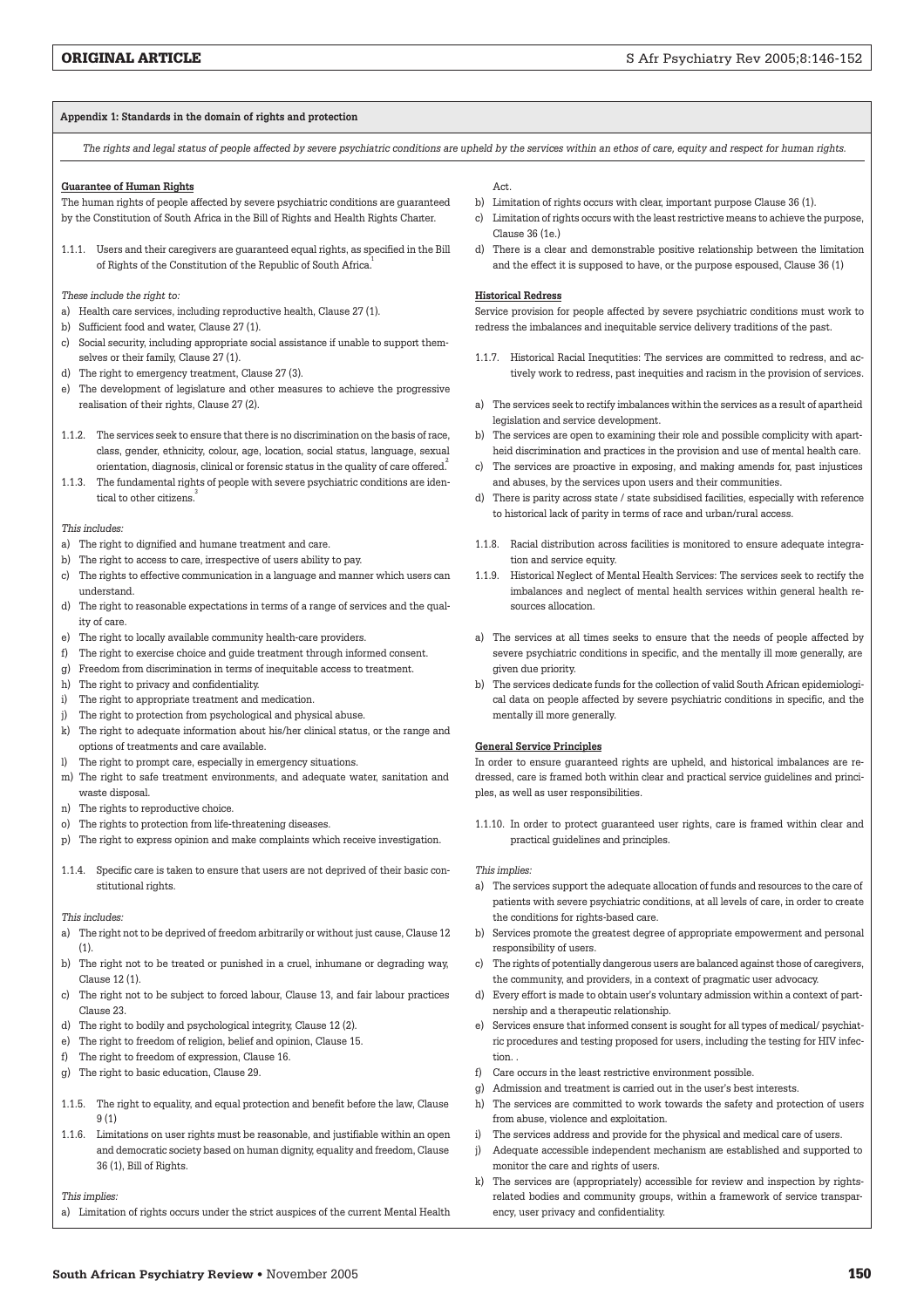- l) The services vigorously address ignorance, fear and prejudice regarding patients with severe psychiatric conditions among providers, caregivers and the general public.
- 1.1.11. The services seek to support and empower user and caregiver groups and other advocacy bodies to monitor and lobby for user rights and quality care.
- 1.1.12. Users have responsibilities and obligations $\overline{\phantom{a}^4}$  commensurate with their current abilities.

## *These include:*

- a) Realistic expectations of the health service.
- b) Taking care of their health and mental health.
- c) Sensitivity to the rights of others
- d) Observing the rules and regulations of the service or facility.
- e) Making responsible use, and not abusing, the benefits of care, including disability grants.
- f) Being courteous to providers, and respect their privacy and dignity.
- g) To collaborate in keeping their environments pleasant and clean.
- h) Providing accurate information to providers.
- i) Taking care of health records (where appropriate).
- j) Presenting themselves on time and complying with treatment.
- k) Being constructive in their complaints.
- l) Being non-discriminatory, non-sexist, non-racist.
- m) Not endangering, threatening or abusing others.
- n) Not using illegal substance and alcohol in health facilities (or encouraging others to do so).
- o) Not carring or hiding weapons or dangerous objects.

### **Rights-Based Care in Specific Contexts**

The services are sensitive the rights of historically vulnerable groups in our society, and works to address the special rights and needs of these groups.

1.1.13. Women: The service ensures the rights and protection of women users and caregivers.

*This includes adequate address for :*

- a) reproductive rights.
- b) protection from sexual abuse and harassment.
- c) the sensitive support and advocacy of women who have been sexually abused.
- d) specific indications for treatment, including psychotropic medication.
- e) adequate provision to empower women and address their specific social vulnerability.
- 1.1.14. Children and Adolescents: The services seek to ensure the rights of severe psychiatric conditions children and adolescent with their care.

*This includes:*

- a) Age Appropriate Services: Wherever possible, the services provide age appropriate services and care for children and adolescent s with severe psychiatric conditions, that takes account of their age (Clause 28 (1)) and developmental status, with a specific emphasis on the prevention of their deterioration and disability in adulthood.
- b) Development and Rehabilitation: The services provide age appropriate developmental care and rehabilitation for children and adolescents with severe psychiatric conditions to help them to develop to their maximum potential.
- c) Protection from Abuse and Neglect: The services seek to ensure that children and adolescents with severe psychiatric conditions, and the children of parents with severe psychiatric conditions, are protected from abuse, exploitation and neglect.
- d) Protection within the Criminal Justice System: The services seek to address and support the needs of children and adolescent with severe psychiatric conditions within the criminal justice system (e.g. prisons and Places of Safety).
- e) Separate Facilities: The services respect the rights of children to be cared for separately from adults, clause 28 (1); wherever possible children and adolescents are accommodated and treated in separate wards and units.
- f) Institutionalised Children: The services seek to provide hospitalised or abandoned children and adolescents with severe psychiatric conditions with parental type care and support.
- g) Right to Education: The services respect the right of children and adolescent with severe psychiatric conditions to basic education, Clause 29 (1), and when possible, vocational guidance and support. The services support the appropriate placement and mainstreaming of children with severe psychiatric conditions within public schools.

1.1.15. HIV infection: The services prioritise the development of appropriate care and services to address HIV infection within mental health care.

# *This implies:*

- a) The services are involved with the prevention and care of HIV infection among users and caregivers.
- b) The services prioritise and support ongoing research regarding HIV infection among people with severe psychiatric conditions.
- c) Providers are trained and prepared to recognise and manage the psychiatric presentation of AIDS.
- d) User's consent is always sought when testing for HIV, and the services have clear, ethically based guidelines regarding testing without consent or disclosure of user's HIV status.
- e) Providers are able to offer appropriate HIV counselling to users, including pre and post testing preparation.
- f) The services act as advocates for users and caregivers who have the dual disability and stigma of both HIV infection and severe psychiatric conditions.
- g) The services ensure non-discriminatory, but safe, health practices for HIV positive users.
- h) The services collaborate and work with other organisation to provide education regarding HIV infection to people with severe psychiatric conditions and their caregivers.
- i) The services provide condoms to sexually active users (with severe psychiatric conditions) who are in danger of transmitting or receiving the HIV virus.
- j) The services are actively support women users with severe psychiatric conditions their caregivers to promote greater autonomy and protection in sexual behaviour, in order to avoid HIV infection.
- k) The services provide timely AZT treatment to users and providers who have been put at risk of exposure to the HIV virus, (e.g. providers with needle stick injuries, users and providers who have been raped).
- l) The services provide adequate management and palliative care for users with AIDS.
- 1.1.16. Elderly people: The services seek to provide care which is appropriate and sensitive to the needs of elderly or aged people with severe psychiatric conditions.
- a) Institutional care for elderly people with severe psychiatric conditions addresses their specific needs, such as adequate safety and assistive devices, dietary provisions, temperature control, medical needs and, when necessary, reality orientation.
- b) Where possible, and appropriate, long-term elderly users with severe psychiatric conditions in a stable condition have access to mainstream aged care services and facilities (e.g. accommodation and care is provided in community-based old age institutions).
- 1.1.17. Death and Dying: The services seek sensitively to manage the death and dying of hospitalised users with severe psychiatric conditions within its care.
- a) Users have the right to die with care and dignity.
- b) All attempts are made to inform the deceased's family.
- c) The services take responsibility for burying long-stay users in a manner consistent with his/her traditions if at all possible.
- d) The mortal remains will be treated with dignity in accordance with the deceased's traditional practices.
- e) The services assist other users and providers to attend, if they wish, the deceased funeral, and work through the death of the user.
- f) The services investigate, as appropriate, any unusual or suspicious issues related to the user's death.

# **Special Issues Facing the Care of People with Severe Psychiatric Conditions**

The services recognise the special issues facing the care of patients with severe psychiatric conditions, and are guided by clear policy guidelines in these areas.

- 1.1.18. There are policies and guidelines which comply with current legislation, which and have received ethical approval on:
- a) mechanical restraint,
- b) emergency medication,
- c) involuntary HIV testing,
- d) certification (especially in isolated rural areas),